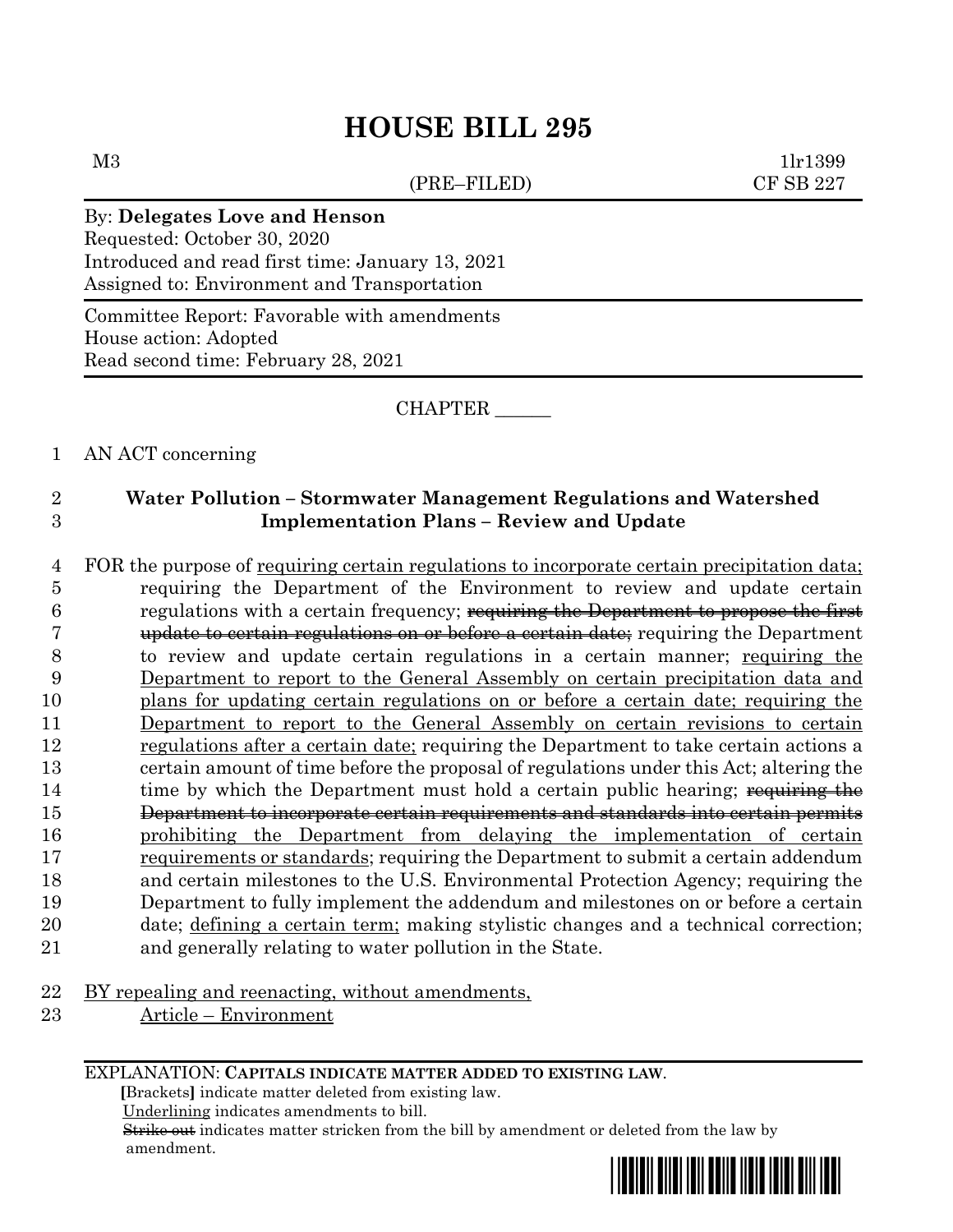### **HOUSE BILL 295**

| 1                | Section $4-201.1(a)$                                                                         |  |  |  |
|------------------|----------------------------------------------------------------------------------------------|--|--|--|
| $\boldsymbol{2}$ | <b>Annotated Code of Maryland</b>                                                            |  |  |  |
| 3                | (2013 Replacement Volume and 2020 Supplement)                                                |  |  |  |
| $\overline{4}$   | BY adding to                                                                                 |  |  |  |
| 5                | Article – Environment                                                                        |  |  |  |
| 6                | Section $4-201.1(e)$ ; and $4-901$ to be under the new subtitle "Subtitle 9.                 |  |  |  |
| 7                | Miscellaneous"                                                                               |  |  |  |
| 8                | Annotated Code of Maryland                                                                   |  |  |  |
| 9                | <u>(2013 Replacement Volume and 2020 Supplement)</u>                                         |  |  |  |
| 10               | BY repealing and reenacting, with amendments,                                                |  |  |  |
| 11               | Article – Environment                                                                        |  |  |  |
| 12               | Section 4-203                                                                                |  |  |  |
| 13               | Annotated Code of Maryland                                                                   |  |  |  |
| 14               | (2013 Replacement Volume and 2020 Supplement)                                                |  |  |  |
| 15               | <del>BY adding to</del>                                                                      |  |  |  |
| 16               | Article - Environment                                                                        |  |  |  |
| 17               | Section 4-901 to be under the new subtitle "Subtitle 9. Miscellaneous"                       |  |  |  |
| 18               | Annotated Code of Maryland                                                                   |  |  |  |
| 19               | (2013 Replacement Volume and 2020 Supplement)                                                |  |  |  |
| 20               | Preamble                                                                                     |  |  |  |
| 21               | WHEREAS, On December 29, 2010, the U.S. Environmental Protection Agency                      |  |  |  |
| 22               | established the Chesapeake Bay Total Maximum Daily Load (Bay TMDL), requiring that           |  |  |  |
| 23               | Chesapeake Bay watershed jurisdictions take all actions necessary to meet the                |  |  |  |
| 24               | jurisdictions' water quality standards for dissolved oxygen, water clarity, underwater bay   |  |  |  |
| 25               | grasses, and chlorophyll a by December 31, 2025; and                                         |  |  |  |
| 26               | WHEREAS, The Bay TMDL is a combination of 92 smaller TMDLs for individual                    |  |  |  |
| $27\,$           | Chesapeake Bay tidal segments, the restoration of which will deliver local water quality     |  |  |  |
| 28               | improvements to communities across Maryland; and                                             |  |  |  |
| 29               | WHEREAS, The Watershed Implementation Plans (WIP) under the Bay TMDL are                     |  |  |  |
| 30               | required to be submitted by Chesapeake Bay jurisdictions and play a critical role as part of |  |  |  |
| 31               | the Chesapeake Bay accountability framework developed by the U.S. Environmental              |  |  |  |
| 32               | Protection Agency; and                                                                       |  |  |  |
| 33               | WHEREAS, Maryland is a signatory to the 2014 Chesapeake Bay Watershed                        |  |  |  |
| 34               | Agreement in which the State agreed to take actions to increase the Chesapeake Bay's         |  |  |  |
| 35               | resiliency to withstand the adverse impacts from changing environmental and climate          |  |  |  |
| 36               | conditions; and                                                                              |  |  |  |

 WHEREAS, In December 2017, the Chesapeake Bay Program's Principals' Staff Committee agreed to include a narrative strategy in Phase III WIPs that describes the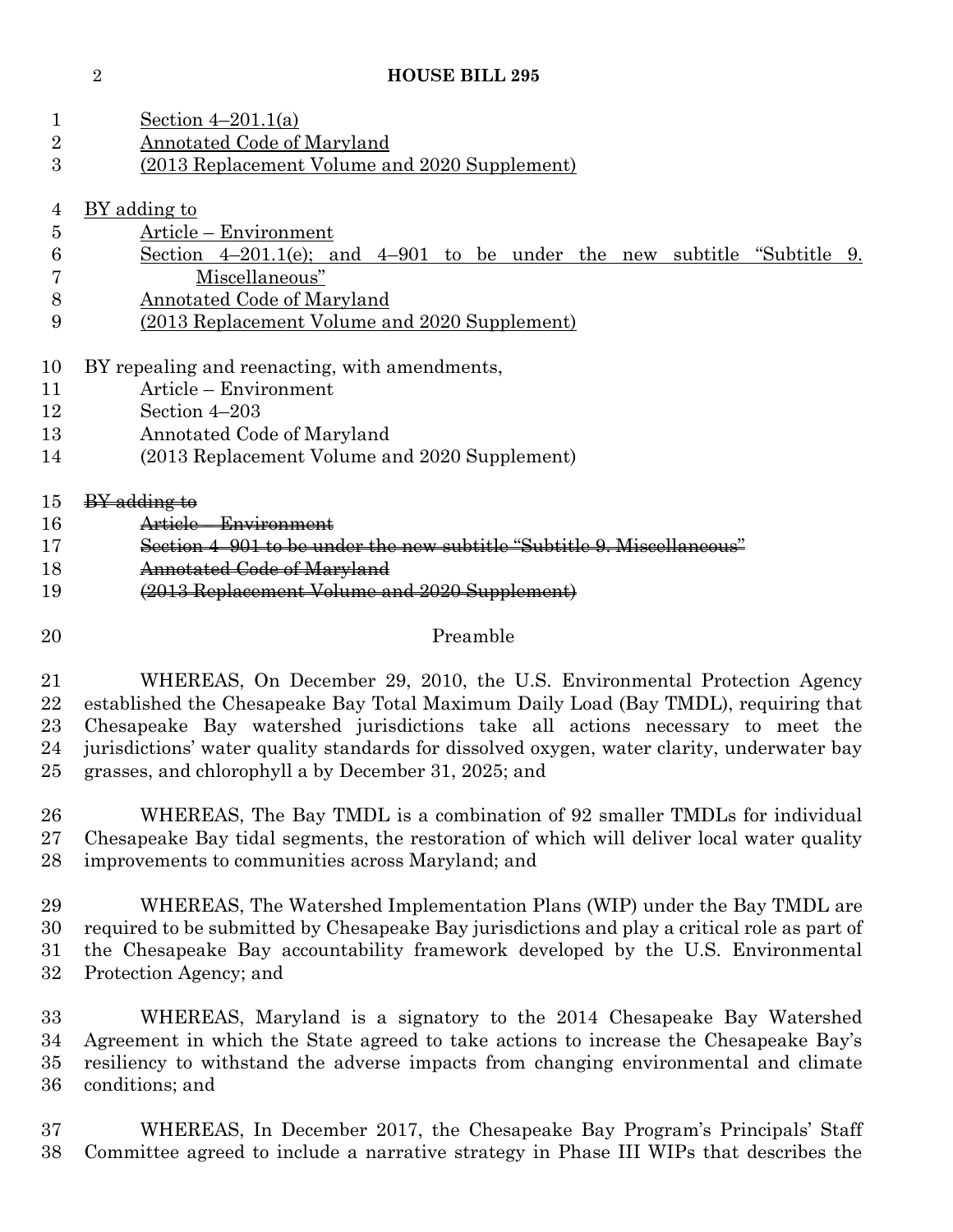#### **HOUSE BILL 295** 3

jurisdictions' current action plans and strategies to address climate change, as well as the

 jurisdiction–specific nutrient and sediment pollution loadings due to 2025 climate change conditions; and

 WHEREAS, The Chesapeake Bay Program and the U.S. Environmental Protection Agency expect Chesapeake Bay jurisdictions to account for additional nutrient and sediment pollutant loads caused by climate change conditions in a Phase III WIP addendum or 2–year milestones beginning in 2022; and

 WHEREAS, Maryland and local regulatory agencies rely on outdated precipitation estimates and storm design standards in developing water pollution control permits that must be updated in order to provide Chesapeake Bay and local water quality resiliency; and

 WHEREAS, Outdated precipitation and storm design standards result in insufficient stormwater controls that fail to protect households and communities from precipitation–based flooding; now, therefore,

 SECTION 1. BE IT ENACTED BY THE GENERAL ASSEMBLY OF MARYLAND, That the Laws of Maryland read as follows:

- **Article – Environment**
- 4–201.1.

(a) In this subtitle the following words have the meanings indicated.

## **(E) "PRECIPITATION DATA" MEANS HISTORICAL DATA THAT DESCRIBES THE RELATIONSHIP BETWEEN PRECIPITATION INTENSITY, DURATION, AND RETURN PERIOD.**

4–203.

 (a) The Department of the Environment shall implement the provisions of this subtitle and shall consult the Department of Natural Resources from time to time, including during the adoption of regulations, concerning the impact of stormwater on waters of the State.

 (b) **(1)** The Department shall adopt rules and regulations which establish criteria and procedures for stormwater management in Maryland.

**(2)** The rules and regulations shall:

 **[**(1)**] (I)** Indicate that the primary goal of the State and local programs will be to maintain after development, as nearly as possible, the predevelopment runoff characteristics;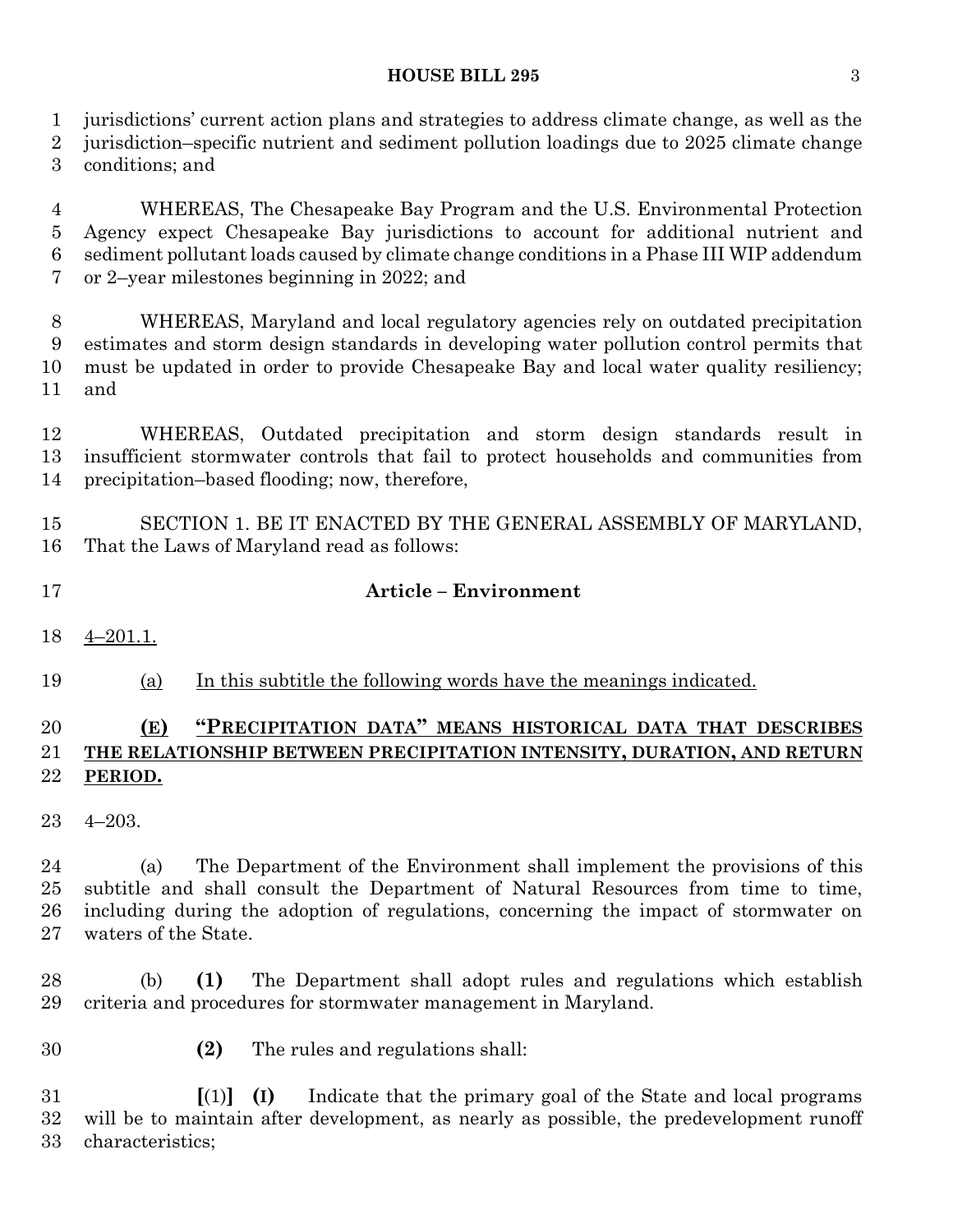## **HOUSE BILL 295**

| $\mathbf 1$<br>$\overline{2}$ | $\left[ \begin{matrix} (2) \\ (11) \end{matrix} \right]$<br>Make allowance for the difference in hydrologic characteristics<br>and stormwater management needs of different parts of the State;                                                                                                        |  |  |
|-------------------------------|--------------------------------------------------------------------------------------------------------------------------------------------------------------------------------------------------------------------------------------------------------------------------------------------------------|--|--|
| $\boldsymbol{3}$<br>4         | $\left[3\right]$ (III) Specify that watershed–wide analyses may be necessary to<br>prevent undesirable downstream effects of increased stormwater runoff;                                                                                                                                              |  |  |
| $\bf 5$<br>6                  | $\left[\right(4)\right]$ (IV) Specify the exemptions a county or municipality may grant from<br>the requirements of submitting a stormwater management plan;                                                                                                                                           |  |  |
| 7<br>8<br>9                   | (i) $\begin{bmatrix} \n\mathbf{V} \n\end{bmatrix}$ (V) 1. Specify the minimum content of the<br>(5)<br>local<br>ordinances or the rules and regulations of the affected county governing body to be adopted<br>which may be done by inclusion of a model ordinance or model rules and regulations; and |  |  |
| 10                            | $\left[ \text{(ii)} \right]$ 2.<br>Establish regulations and a model ordinance that require:                                                                                                                                                                                                           |  |  |
| 11<br>12                      | $[1.]$ A.<br>The implementation of environmental site design to<br>the maximum extent practicable;                                                                                                                                                                                                     |  |  |
| 13<br>14<br>15                | $[2.]$ <b>B.</b><br>The review and modification, if necessary, of<br>planning and zoning or public works ordinances to remove impediments to environmental<br>site design implementation; and                                                                                                          |  |  |
| 16                            | $[3.]$ C.<br>A developer to demonstrate that[:                                                                                                                                                                                                                                                         |  |  |
| 17<br>18                      | Environmental ENVIRONMENTAL site design has been<br>A.<br>implemented to the maximum extent practicable[;] and                                                                                                                                                                                         |  |  |
| 19<br>20                      | IB.<br>Standard STANDARD best management practices have<br>been used only where absolutely necessary;                                                                                                                                                                                                  |  |  |
|                               |                                                                                                                                                                                                                                                                                                        |  |  |
| 21<br>22                      | $\lceil (6) \rceil$ (VI) Indicate that water quality practices may be required for any<br>redevelopment, even when predevelopment runoff characteristics are maintained;                                                                                                                               |  |  |
|                               | (VII) Specify the minimum requirements for inspection<br>$\lceil (7) \rceil$<br>and<br>maintenance of stormwater practices;                                                                                                                                                                            |  |  |
| 23<br>24<br>25<br>26          | (VIII) Specify that all stormwater management plans shall be designed<br>[(8)]<br>to:                                                                                                                                                                                                                  |  |  |
| 27                            | [(i)]<br>Prevent soil erosion from any development project;<br>1.                                                                                                                                                                                                                                      |  |  |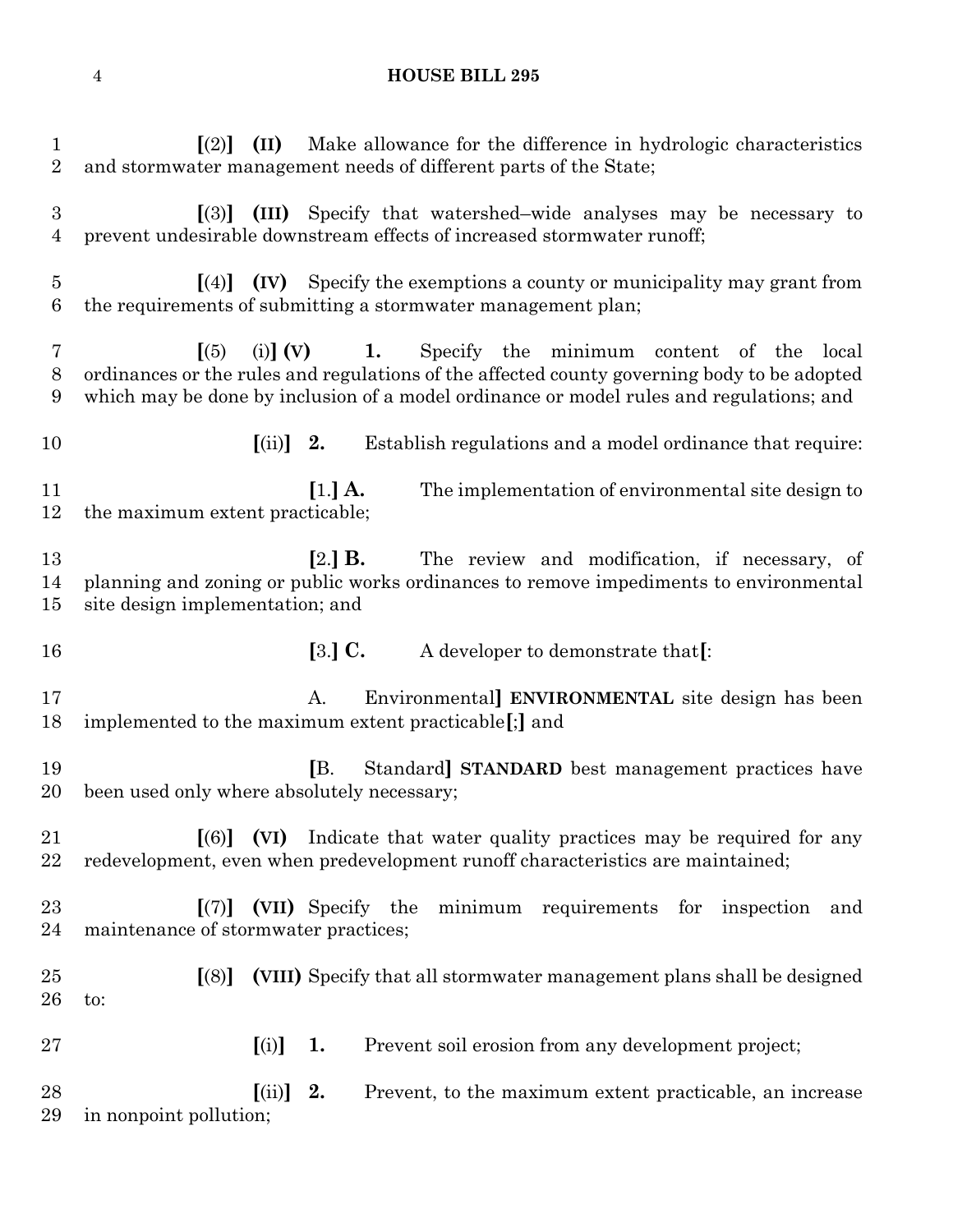#### **HOUSE BILL 295** 5

 **[**(iii)**] 3.** Maintain the integrity of stream channels for their biological function, as well as for drainage; **[**(iv)**] 4.** Minimize pollutants in stormwater runoff from new development and redevelopment in order to: **[**1.**] A.** Restore, enhance, and maintain the chemical, physical, and biological integrity of the waters of the State; **[**2.**] B.** Protect public health; **[**3.**] C.** Safeguard fish and aquatic life and scenic and ecological values; and **[**4.**] D.** Enhance the domestic, municipal, recreational, industrial, and other uses of water as specified by the Department; **[**(v)**] 5.** Protect public safety through the proper design and operation of stormwater management facilities; **[**(vi)**] 6.** Maintain 100% of average annual predevelopment groundwater recharge volume for the site; **[**(vii)**] 7.** Capture and treat stormwater runoff to remove pollutants and enhance water quality; **[**(viii)**] 8.** Implement a channel protection strategy to reduce downstream erosion in receiving streams; and **[**(ix)**] 9.** Implement quantity control strategies to prevent increases in the frequency and magnitude of out–of–bank flooding from large, less frequent 22 storm events; and **[**(9) (i)**] (IX) 1.** Establish a comprehensive process for approving grading and sediment control plans and stormwater management plans; and **[**(ii)**] 2.** Specify that the comprehensive process established under item (i) of this item takes into account the cumulative impacts of both plans**; AND (X) INCORPORATE THE MOST RECENT PRECIPITATION DATA AVAILABLE**. **(3) (I) THE DEPARTMENT SHALL:**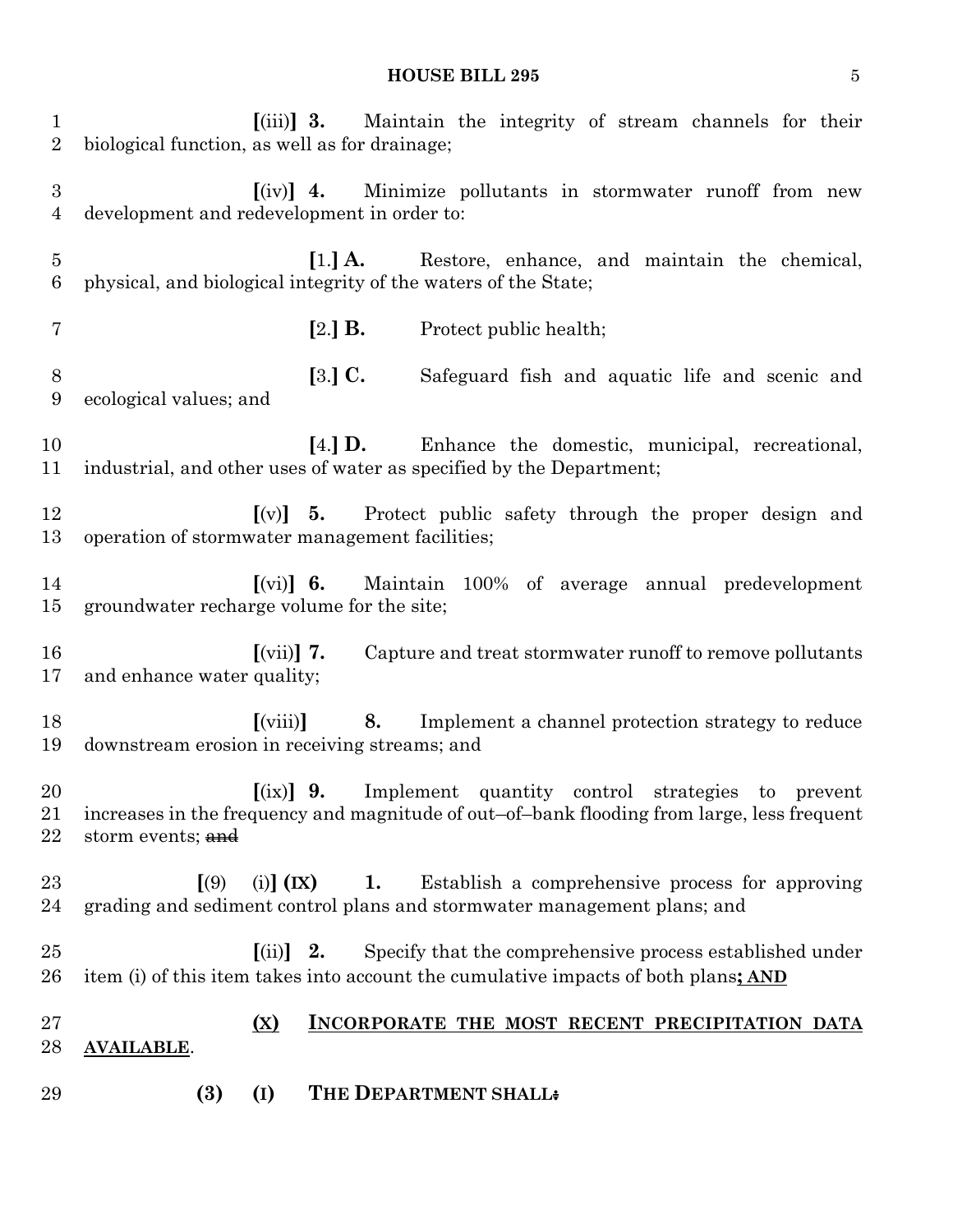|                                    | <b>HOUSE BILL 295</b><br>6                                                                                                                                                                                                                                                                     |
|------------------------------------|------------------------------------------------------------------------------------------------------------------------------------------------------------------------------------------------------------------------------------------------------------------------------------------------|
| $\mathbf 1$<br>$\overline{2}$      | <b>REVIEW</b> REVIEW AND UPDATE THE REGULATIONS<br>$\pm$<br>ADOPTED UNDER THIS SECTION AT LEAST ONCE EVERY 5 YEARS; AND                                                                                                                                                                        |
| $\boldsymbol{3}$<br>$\overline{4}$ | <b>PROPOSE THE FIRST UPDATE TO THE REGULATIONS</b><br>$\frac{9}{2}$<br>ON OR BEFORE JANUARY 1, 2022.                                                                                                                                                                                           |
| $\overline{5}$<br>$6\phantom{.}6$  | IN REVIEWING AND UPDATING THE REGULATIONS ADOPTED<br>(II)<br>UNDER THIS SECTION, THE DEPARTMENT SHALL:                                                                                                                                                                                         |
| $\overline{7}$<br>$8\,$<br>9<br>10 | 1.<br>USE THE MOST RECENT PRECIPITATION DATA<br>AVAILABLE TO AT A MINIMUM, REVISE WATER QUALITY AND WATER QUANTITY<br>CONTROL STANDARDS USING THE MOST RECENT PRECIPITATION DATA AVAILABLE;<br><b>AND</b>                                                                                      |
| 11<br>12                           | UPDATE AS NECESSARY, UPDATE AND REVISE THE<br>2.<br>REGULATIONS AS NECESSARY TO MEET THE REQUIREMENTS OF THIS SUBTITLE.                                                                                                                                                                        |
| 13<br>14<br>15                     | ON OR BEFORE NOVEMBER 1, 2021, THE DEPARTMENT<br>(I)<br>(4)<br>SHALL REPORT TO THE GENERAL ASSEMBLY, IN ACCORDANCE WITH § 2-1257 OF<br>THE STATE GOVERNMENT ARTICLE, ON:                                                                                                                       |
| 16                                 | THE MOST RECENT PRECIPITATION DATA AVAILABLE;<br>1.                                                                                                                                                                                                                                            |
| 17<br>18<br>19                     | THE DEPARTMENT'S PLANS FOR IMMEDIATELY<br>2.<br>UPDATING WATER QUANTITY CONTROL STANDARDS FOR WATERSHEDS WHERE<br>FLOODING EVENTS OCCURRED ON OR AFTER JANUARY 1, 2000; AND                                                                                                                    |
| 20<br>$21\,$                       | THE DEPARTMENT'S PLANS FOR UPDATING ALL<br>3.<br>OTHER REGULATIONS ADOPTED UNDER THIS SECTION.                                                                                                                                                                                                 |
| 22<br>23<br>24<br>25<br>26         | AFTER NOVEMBER 1, 2021, THE DEPARTMENT SHALL<br>(II)<br>REPORT TO THE GENERAL ASSEMBLY, IN ACCORDANCE WITH § 2-1257 OF THE<br>STATE GOVERNMENT ARTICLE, ON ANY REVISIONS THE DEPARTMENT INTENDS TO<br>MAKE TO THE REGULATIONS ADOPTED UNDER THIS SECTION BEFORE PUBLISHING<br>THE REGULATIONS. |
| $27\,$<br>28                       | (1) AT LEAST 6 MONTHS BEFORE THE PROPOSAL OF REGULATIONS<br>$\left( \mathrm{c}\right)$<br>UNDER THIS SECTION, THE DEPARTMENT SHALL:                                                                                                                                                            |
| 29<br>30                           | POST THE REGULATORY PROCESS THAT THE DEPARTMENT<br>(I)<br>FOLLOWS ON THE DEPARTMENT'S WEBSITE; AND                                                                                                                                                                                             |
| 31<br>$32\,$                       | CONSULT WITH<br>(II)<br>THE<br><b>FOLLOWING</b><br><b>GROUPS</b><br><b>AND</b><br>STAKEHOLDERS ON THE IMPACT OF THE PROPOSED REGULATIONS:                                                                                                                                                      |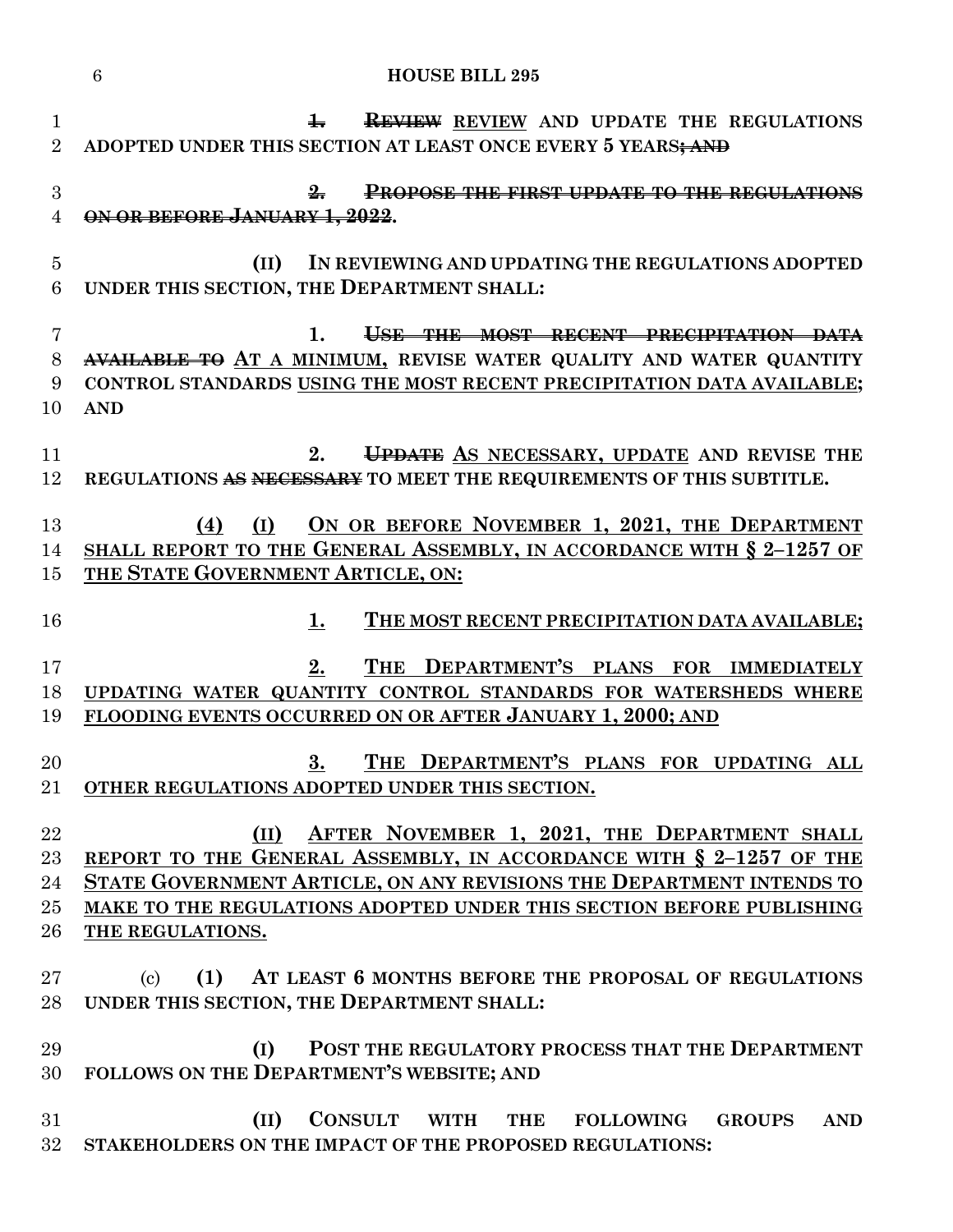| $\mathbf{1}$   | $\mathbf{1}$                        | THE COMMISSION ON ENVIRONMENTAL JUSTICE                                         |
|----------------|-------------------------------------|---------------------------------------------------------------------------------|
| $\mathfrak{D}$ | AND SUSTAINABLE COMMUNITIES; AND    |                                                                                 |
| 3              | 2.                                  | STAKEHOLDERS WITH EXPERTISE ON STORMWATER                                       |
| 4              |                                     | DESIGN STANDARDS AND CLIMATE SCIENCE, INCLUDING STAKEHOLDERS FROM:              |
| $\overline{5}$ | A.                                  | AN ACADEMIC INSTITUTION;                                                        |
| 6              | <b>B.</b>                           | THE CHESAPEAKE BAY PROGRAM; AND                                                 |
| 7              | $\mathbf{C}$ .                      | THE CHESAPEAKE BAY COMMISSION;                                                  |
| 8              | D.                                  | <b>MARYLAND</b><br><b>EMERGENCY</b><br><b>THE</b><br><b>MANAGEMENT</b>          |
| 9              | <b>AGENCY;</b>                      |                                                                                 |
| 10             | Е.                                  | <b>THE</b><br><b>MARYLAND</b><br><b>ASSOCIATION</b><br><b>SOIL</b><br>OF        |
| 11             | <b>CONSERVATION DISTRICTS;</b>      |                                                                                 |
| 12             | F.                                  | <b>LOCAL GOVERNMENT;</b>                                                        |
| 13             | G.                                  | A PRIVATE SECTOR ENTITY WITH DESIGN AND                                         |
| 14             | <b>CONSTRUCTION EXPERIENCE; AND</b> |                                                                                 |
| 15             | H.                                  | AN<br><b>ASSOCIATION</b><br><b>THAT</b><br><b>HAS</b><br><b>EXPERTISE</b><br>IN |
| 16             | STORMWATER RESTORATION PROJECTS.    |                                                                                 |
| $\blacksquare$ |                                     | (a) $D f = [1 \ 1 \ \lambda N^2 - 1]^2$ (a) $1 \ 1 \ 1 \ 1$ (f 1 $1 \ 1$        |

 **(2)** Before **[**the**] ANY** regulations required under this **[**subsection**] SECTION** are **[**final**] ADOPTED**, the Department shall hold at least one public hearing in the affected immediate geographic areas of the State and shall consult with the affected counties and municipalities.

 (d) **FOR A STORMWATER DISCHARGE PERMIT ISSUED UNDER § 9–323 OF THIS ARTICLE ON OR AFTER JANUARY 1, 2022, THE DEPARTMENT SHALL INCORPORATE ANY NEW REQUIREMENTS AND STANDARDS ESTABLISHED UNDER THE REGULATIONS ADOPTED UNDER SUBSECTION (B)(3)(I) OF THIS SECTION INTO THE PERMIT. THE DEPARTMENT MAY NOT DELAY THE IMPLEMENTATION OF ANY NEW REQUIREMENTS OR STANDARDS ESTABLISHED UNDER REGULATIONS ADOPTED UNDER THIS SECTION.**

 **(E)** The Department shall provide technical assistance, training, research, and coordination in stormwater management technology to the local governments consistent with the purposes of this subtitle.

## **SUBTITLE 9. MISCELLANEOUS.**